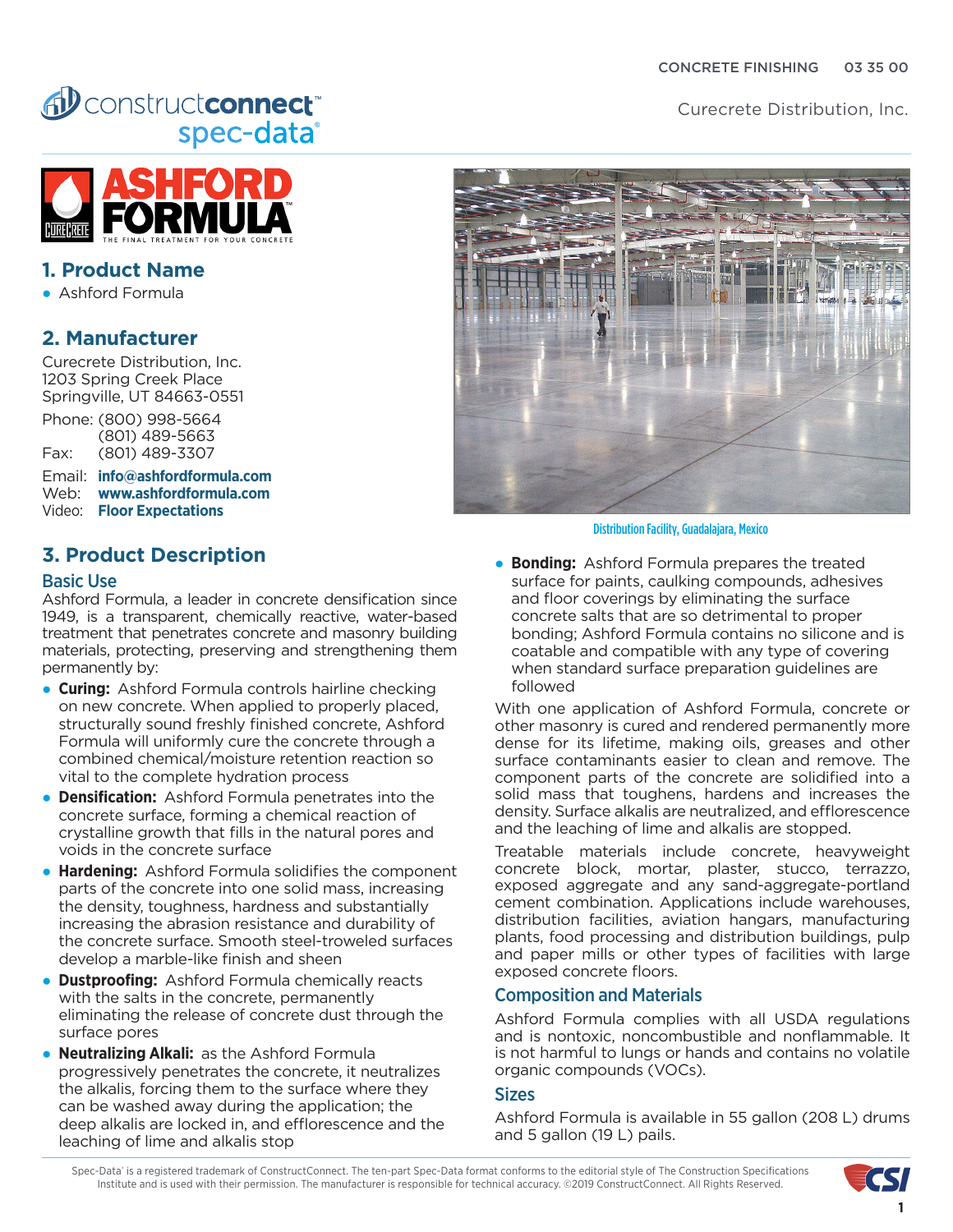Curecrete Distribution, Inc.

| <b>fil construct connect</b> |  |
|------------------------------|--|
| spec-data®                   |  |

| Table 1-Physical/Chemical Properties               |                                                                                                                                                                |  |
|----------------------------------------------------|----------------------------------------------------------------------------------------------------------------------------------------------------------------|--|
| <b>Abrasion resistance (ASTM C779)</b>             | 32.5% increase at 30 minutes                                                                                                                                   |  |
| <b>Surface adhesion (ASTM D3359)</b>               | 22% increase in epoxy adhesion; no change for polyurethane adhesion                                                                                            |  |
| <b>Curing</b>                                      | 93% greater moisture retention during the initial critical 24 hour curing period compared to untreated samples                                                 |  |
| Impact resistance (ASTM C805)                      | 13.3% increase in impact resistance compared to untreated samples                                                                                              |  |
| <b>Permeability</b>                                | $0.00073$ oz. $(0.022$ cc)/hour seepage rate using a 7 foot $(2.13 \text{ m})$ head of water and a 4.91 inch <sup>2</sup> (3168 mm <sup>2</sup> ) treated area |  |
| <b>Coefficient of friction (ASTM C1028)</b>        | 0.86 dry; 0.69 wet                                                                                                                                             |  |
| <b>Coefficient of friction (ANSI 101.1)</b>        | Average SCOF 0.67                                                                                                                                              |  |
| <b>Coefficient of friction (ANSI 101.3)</b>        | Average DCOF 0.54                                                                                                                                              |  |
| <b>High Traction</b>                               | High Traction - NFSI Phase 2 Certified                                                                                                                         |  |
| <b>Weathering (ASTM G23)</b>                       | Ultraviolet light and water spray exposure had no adverse effect on treated samples                                                                            |  |
| <b>Electrical resistance</b>                       | To ASTM F150                                                                                                                                                   |  |
| <b>CDPH/EHLB/Standard Method Version 1.2, 2017</b> | Indoor Air Quality Certified Compliant according to California Department of Public Health                                                                     |  |

## Color, Finish

Ashford Formula is clear and **will not change the natural appearance of masonry or concrete.** Where alkali, lime and other impurities are forced to the surface and the natural appearance is to be preserved, all treated surfaces must be flushed clean with clear water in accordance with manufacturer's instructions.

On smooth steel-troweled concrete surfaces, a natural wax-like sheen will appear between 6–12 months after treatment. This can be accelerated by burnishing after curing. The sheen is caused by the hardening and densifying properties of the Ashford Formula, as well as by the abrasion from cleaning and use of the floor. A routine cleaning program using a floor scrubber with abrasive-type brushes will accelerate and enhance the sheen. The sheen will last the lifetime of the surface.

## **Benefits**

- Controls hairline cracks in new concrete
- Only one application creates a permanent, dense surface that is more solid than untreated concrete
- Hardens and strengthens within the concrete mass, protecting against deterioration and producing a floor that is resistant to traffic; rather than eroding, the floor surface actually self-polishes with use
- Treated surface resists dust, oils, greases and other surface contaminants, such as tire marks
- Effective curing agent when applied immediately after the finishing operation; stabilizes surface, minimizes crazing and ensures that the concrete will meet or exceed its design strength
- Prepares the treated surface for paints, caulking compounds, adhesives and floor coverings
- Covers approximately 200 ft<sup>2</sup>/gal (5 m<sup>2</sup>/L), depending on concrete temperature and porosity
- Compatible with any type of covering when standard surface preparation guidelines are followed
- Thinners not required; equipment is cleaned using water only

## **Limitations**

- On concrete where high volumes of de-icers/road salts are allowed to accumulate, or in other salty environments, additional protection is required
- **Note:** Please contact Curecrete for recommended salt protection products.
- The Ashford Formula is not for application over areas previously treated with curing or sealing agents unless these coatings have been removed by chemical or mechanical means
- The Ashford Formula should not be used as a curing agent when Type K shrinkage compensation cement is used or when shrinkage reducing admixtures with hydrophobic properties are used
- On concrete that is abnormally porous or soft, additional applications of the Ashford Formula may be required. This also applies to surfaces with open finishes, such as broom finished or scarified floors
- At standard coverage rates, the Ashford Formula cannot resolve dusting or erosion problems related to over-troweling, carbonation or poor surface water-tocement ratio. Additional material can, but not always, resolve these problems
- Non-chloride admixtures are recommended as calcium chloride can cause heavy salt deposits on the surface and produce unpredictable effects on the concrete color
- Concrete mix designs with over 15% total combined pozzolanic materials (fly ash, granulated blast furnace slag, silica fume, etc.) of the total cementitious material will be warranted for hardening and dustproofing only
- In cases of excessive moisture and/or extreme hydrostatic pressure from beneath the slab, this reaction does not prevent excessive salt migration
- The Ashford Formula is not to be used to treat lightweight block or other extremely porous masonry that contains actual holes and air pockets

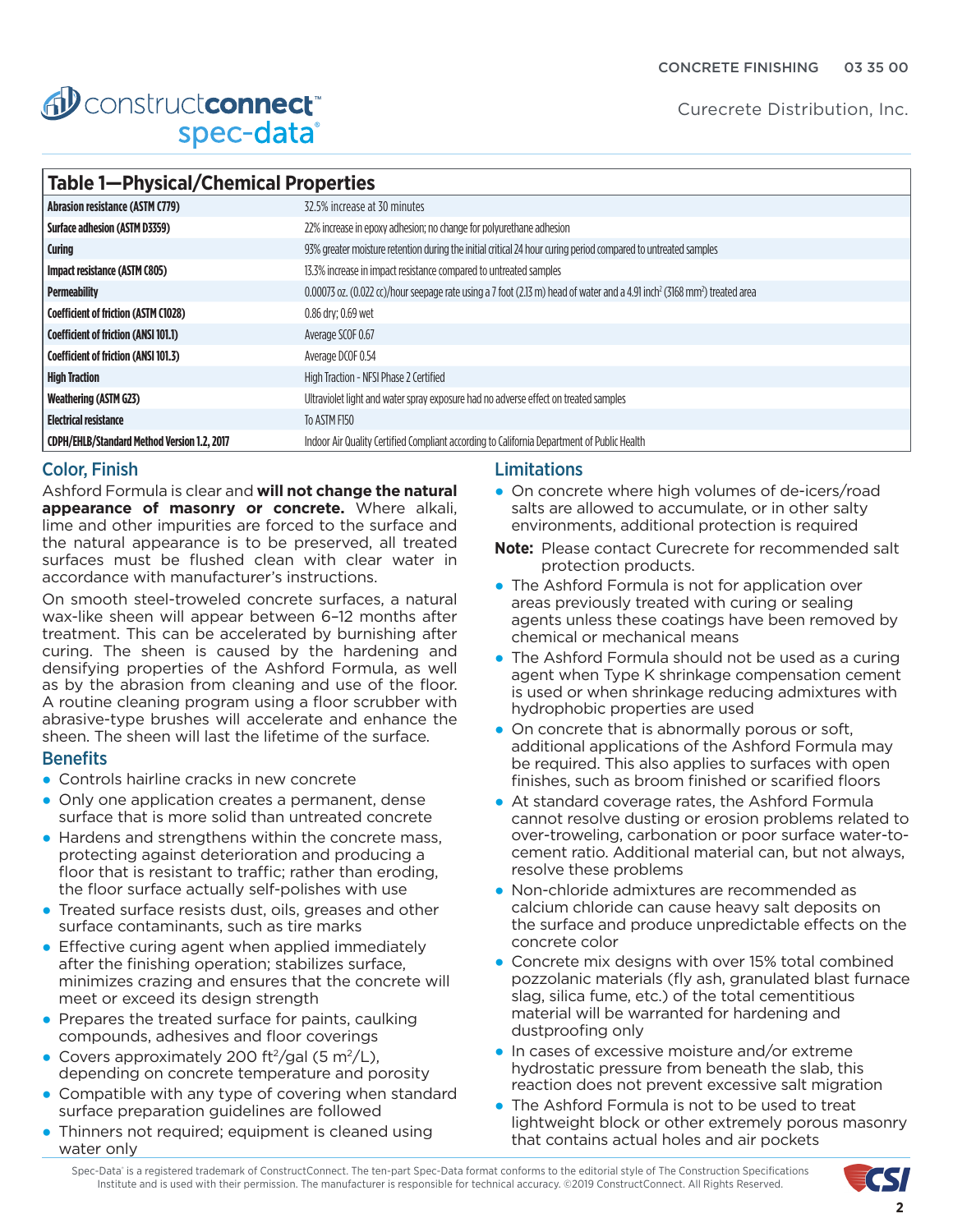# AD construct connect spec-data®

# **4. Technical Data**

# Applicable Standards

# American Society for Testing and Materials (ASTM)

- **ASTM C779** Standard Test Method for Abrasion Resistance of Horizontal Concrete Surfaces
- **ASTM C805** Standard Test Method for Rebound Number of Hardened Concrete
- **ASTM C1028** Standard Test Method for Determining the Static Coefficient of Friction of Ceramic Tile and Other Like Surfaces by the Horizontal Dynamometer Pull-Meter Method
- **ASTM D3359** Standard Test Methods for Measuring Adhesion by Tape Test
- **ASTM F150(06) 2018** Standard Test Method for Electrical Resistance of Conductive and Static Dissipative Resilient Flooring
- **ASTM G23** Practice for Operating Light-Exposure Apparatus (Carbon-Arc Type) With and Without Water for Exposure of Nonmetallic Materials (Withdrawn 2000)

#### American National Standards Institute (ANSI)

- **ANSI B101.1** Test Method for Measuring Wet SCOF of Common Hard-Surface Floors
- **ANSI B101.3** Test Method for Measuring Wet DCOF of Common Hard-Surface Floors

#### National Floor Safety Institute (NFSI)

● Certified as High Traction by the National Floor Safety Institute (NFSI), Phase 2 testing

#### USGBC LEED Version 4

● Indoor VOC Emission Test: California Department of Public Health CDPH/EHLB/Standard Method Version 1.2, 2017

#### Health Product Declaration Collaborative (HPD)

- **HPD v1.0**
- **HPD v2.1**

## Physical/Chemical Properties

See Table 1.

## **5. Installation** Preparatory Work

Deliver products in manufacturer's original, unopened, undamaged containers with identification labels intact. Store materials protected from exposure to harmful environmental conditions and at temperature and humidity conditions recommended by the manufacturer. Storage life is indefinite. Agitate before use if product is more than one year old.

Verify that site conditions are acceptable for installation. Do not proceed with installation until unacceptable conditions are corrected.

On existing concrete remove all surface coatings. To remove dust, dirt and contamination from areas to be treated, sweep surface using a fine-bristled broom or hose off with water and let dry. Ashford Formula can be applied to damp surfaces as long as all puddled areas are swept away. This prevents the Ashford Formula from becoming diluted before it is able to penetrate the surface.

### **Methods**

Ashford Formula may be applied on new concrete by owners, contractors, or qualified applicators. If owners or their contractors apply the material, Curecrete recommends that a field technician be on hand to provide assistance and ensure the application is done correctly. On existing concrete, Curecrete recommends that only qualified applicators prepare the surface and apply the material. Outside of the United States, the Ashford Formula can be applied only by certified applicators.

#### New Concrete

Apply product immediately following the finishing operation, as soon as the surface is firm enough to walk on and before hairline checking and temperature cracking begin. Curecrete recommends application using a lowpressure, high-volume pump that will dispense material at 40–70 psi (276–483 kPa) and roughly 3–5 gal (11–19 L) per minute. Keep the entire surface wet with Ashford Formula for 30 minutes, working it into the concrete surface with a soft-bristled broom.

As the Ashford Formula becomes slippery underfoot, lightly mist the surface with water. As it again becomes slippery underfoot, thoroughly flush the entire surface with water and squeegee it completely dry to remove all surface alkali and/or Ashford Formula residue.

On exterior broom-finished surfaces, no flushing is required, but any remaining Ashford Formula must be squeegeed or broom-swept from the surface after 30– 40 minutes.

Newly placed concrete requires the normal hardening period. Allow 30 days for proper curing before applying paint or covering.

#### Old Concrete/All Cured Surfaces

Spray with a low-pressure sprayer or pour and brush with a soft-bristled broom to saturate the entire surface with Ashford Formula. Keep the surface wet with the formula for 30 minutes.

- **Option 1:** if the majority of the Ashford Formula has been absorbed into the surface after 30–40 minutes, broom or squeegee any excess material from all low spots and puddles so that all remaining Ashford Formula is entirely absorbed into the concrete or is totally removed from the surface
- **Option 2:** if after 30–40 minutes the majority of the